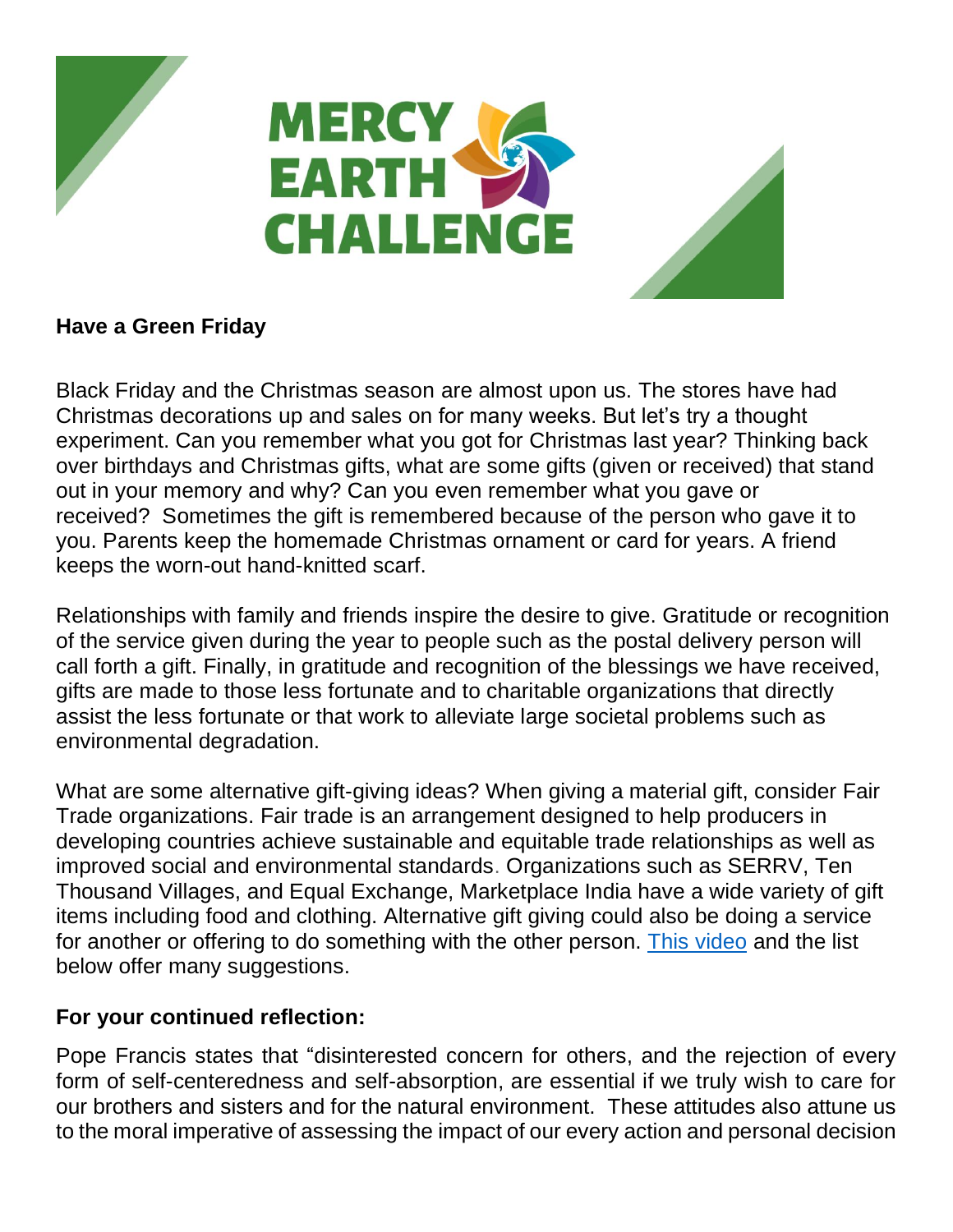on the world around us. If we can overcome individualism, we will truly be able to develop an alternative lifestyle and bring about significant changes in society."

In the Eucharistic Celebration, we hear: "Blessed are you, Lord God of all Creation, for through your goodness we have received the bread we offer you: fruit of the earth and the work of human hands, it will become for us the bread of life."

As you consider these quotations, reflect on your gift giving and receiving. What are the gifts, given and received, that you remember? Why do you remember these?

In the first book of the Harry Potter Series, Harry's cousin counts the gifts he receives. The number of the gifts is important, not what they are or why they are given. Instead, let us count the gifts we give and receive as blessings.

Make your gift-giving list. Can these gifts be blessings given?

In [this](https://www.youtube.com/watch?v=1TbDPwA09Bc) time when the pandemic increases, uncertainty is a part of life, listen to this [musical video.](https://www.youtube.com/watch?v=1TbDPwA09Bc) What is really important?

## **Green Shopping: Tips to Diminish Your Footprint on the Earth**



**It is the cumulative effect of the smallest behaviors that leave the biggest imprint on the earth, negative or positive. What small changes can you make that help preserve the environment and its diminishing resources when you shop?**

❖ **Ask yourself -** "Is this item really necessary?" We tend to purchase items that seem so necessary at the moment. But are they really?

❖ **Buy second hand or borrow –** Most likely that item you intend to purchase is available used (even on Amazon), in second hand shops, nextdoor.com for sale, Facebook marketplaces, or even a neighbor. Don't do one day shipping.

- ❖ **Buy fair or ethically Traded Goods -** Ethical or Fair Trade represents an employment relationship based on the treatment of workers, artisans and farmers, providing fair wages, safer working conditions and consideration to the community and environment. When consumers choose fair trade or ethically sourced products, they create demand for more products that do not involve child labor and instead support the workers while providing safe and sustainable employment.
- ❖ **Buy organic –** Organic labeling certifies that the item is produced or involving production without the use of chemical fertilizers, pesticides, or other artificial agents. Organic means better conditions for the animals.